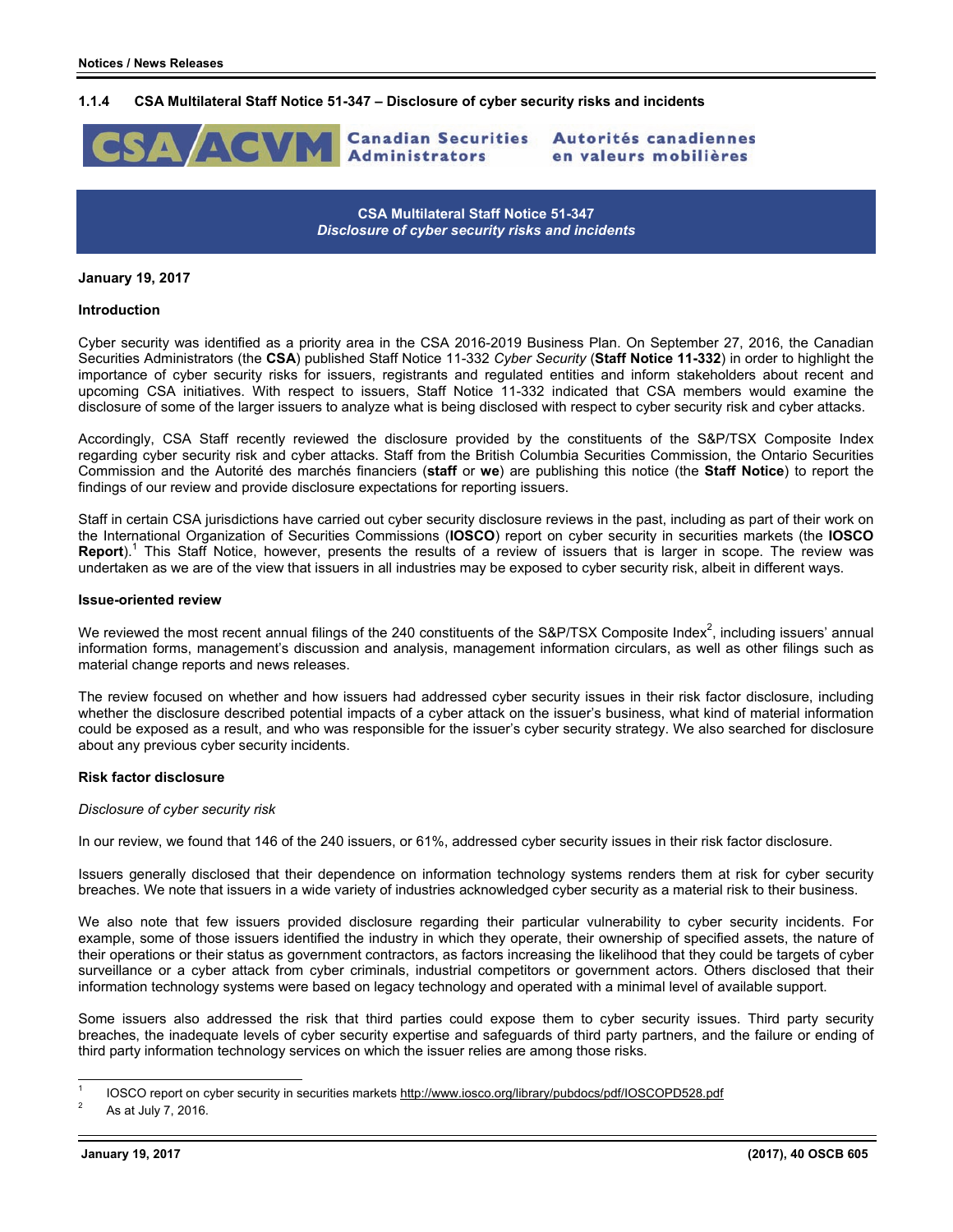### *Disclosure of potential impacts of a cyber security incident*

Issuers that recognized the dependence of their business operations on information technology systems disclosed that disruptions due to cyber security incidents could adversely affect their business, results of operation and financial condition.

The following frequently identified potential impacts of a cyber security incident were common to a variety of issuers across different industries:

- compromising of confidential customer or employee information;
- unauthorized access to proprietary or sensitive information;
- destruction or corruption of data;
- lost revenues due to a disruption of activities, incurring of remediation costs;
- litigation, fines and liability for failure to comply with privacy and information security laws;
- regulatory investigations and heightened regulatory scrutiny;
- higher insurance premiums;
- reputational harm affecting customer and investor confidence;
- diminished competitive advantage and negative impacts on future opportunities;
- effectiveness of internal control over financial reporting.

Some industry and business-specific potential impacts identified by issuers included:

- operational delays, such as production downtimes or plant and utility outages;
- inability to manage the supply chain;
- inability to process customer transactions or otherwise service customers;
- disruptions to inventory management;
- loss of data from research and development activities; and
- devaluation of intellectual property.

# *Disclosure of governance and cyber security risk mitigation*

We examined whether and whom issuers identified as being responsible for their cyber security strategy. We found that 31 issuers, or 20% of the issuers who had addressed cyber security in their disclosure, had identified a person, group or committee.

The audit committee was most often identified as being responsible for overseeing the issuer's cyber security risks, often in discussion with management. Some issuers indicated that a risk committee was responsible for overseeing and managing risks such as cyber security. The board of directors and management as a whole were also identified, while a few issuers identified the Chief Financial Officer or the head of information technology as being responsible for overseeing cyber security risks.

Some issuers disclosed that controls such as a disaster recovery plan and controls over unauthorized access have been put in place. Few issuers disclosed holding insurance against cyber security incidents, while some issuers also noted that they may be insufficiently covered for such incidents.

# *Staff guidance on risk factor disclosure*

As a general principle, disclosure should focus on material and entity specific information, and avoid boilerplate language. While we acknowledge that exposure to cyber security risks may be common to all issuers in every industry, issuers should bear in mind that one of the purposes of risk factor disclosure is to allow the reader to distinguish one issuer from another, within the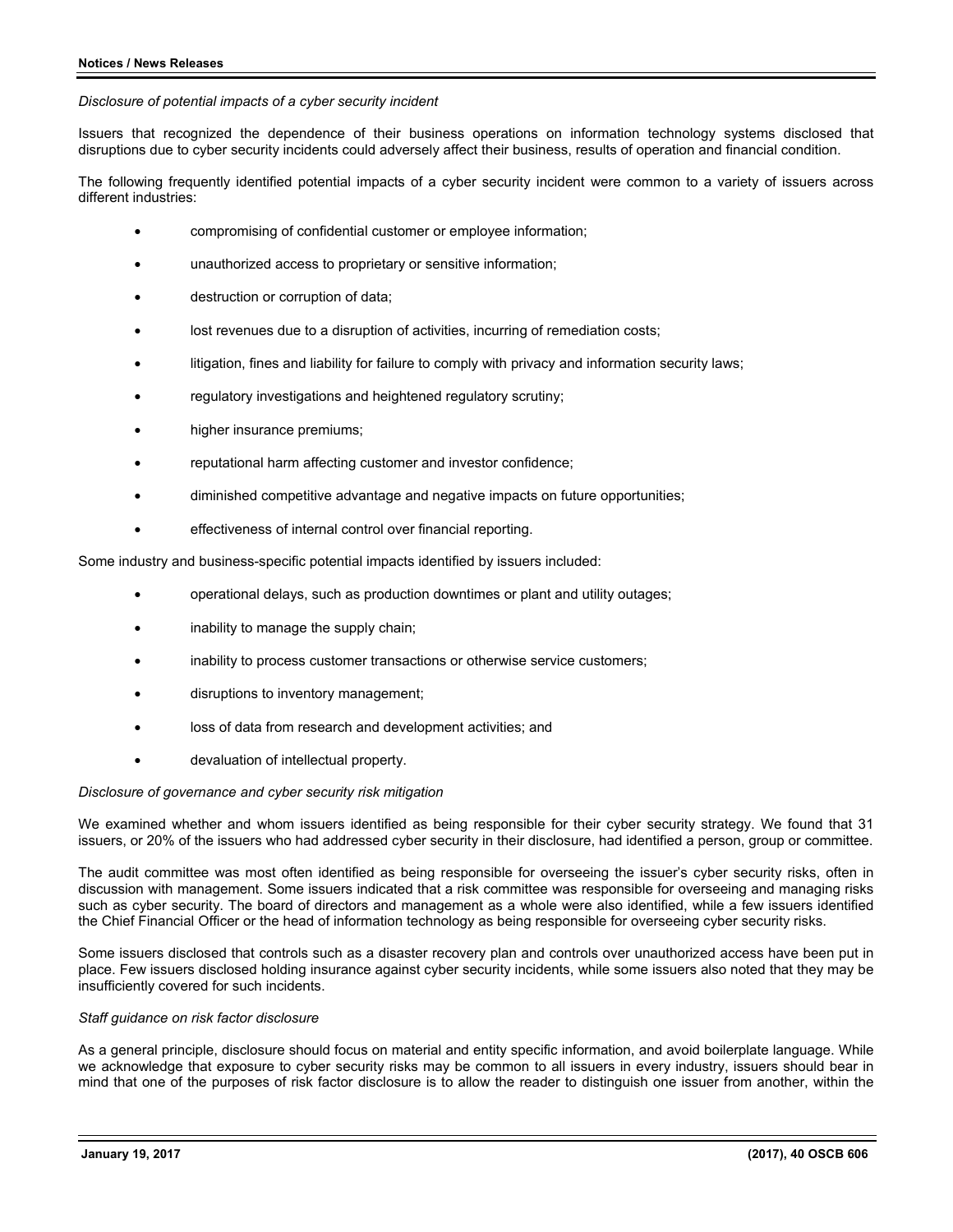same industry or across industries, in terms of the level of exposure, the level of preparedness and how the risk impacts the issuer.

As issuers are increasingly dependent on information technology to operate their business, and as cyber attacks are becoming more frequent and sophisticated, we expect that issuers will consider the ways in which, as well as the types of cyber attacks to which, they are likely to be exposed.

We recognize that all issuers may be exposed to a cyber attack. However, issuers in different industries may be subject to cyber security risk for reasons different than issuers in other industries, and may be exposed to varying degrees. For example, the vulnerability of a consumer-facing issuer is different than that of an issuer owning strategic intellectual property or operating infrastructure assets. The consequences of a cyber attack may also differ greatly between issuers.

As discussed in Staff Notice 11-332, CSA members expect issuers, to the extent that they have determined that cyber security risk is a material risk, to provide risk disclosure that is as detailed and entity specific as possible. Materiality in cases of a cyber security risk turns on an analysis of the probability that a breach will occur, and the anticipated magnitude of its effect.

Given that we expect issuers to disclose specific risks rather than generic risks common to all issuers, we expect issuers to tailor their disclosure of cyber security risk to their particular circumstances. However, we do not expect issuers to disclose details regarding their cyber security strategy or their vulnerability to cyber attacks that is of a sensitive nature or that could compromise their cyber security.

We expect issuers to consider the factors identified by IOSCO when preparing their disclosure. Issuers should consider the reasons they may be exposed to a cyber security breach, the source and nature of the risks, the potential consequences of a cyber security breach, the adequacy of preventative measures, as well as a consideration of prior material cyber security incidents and their effects on the issuer's cyber security risk. Issuers should also address how they mitigate the risk, including whether and to what extent the issuer maintains insurance covering cyber attacks, or reliance on third party experts for their cyber security strategy or to remediate prior or future cyber attacks. It is also relevant to disclose governance issues, including identifying a committee or person responsible for the issuer's cyber security and risk mitigation strategy. We refer issuers to Chapter 2 of the IOSCO Report.

Finally, we expect that issuers who are required to establish and maintain disclosure controls and procedures under National Instrument 52-109 *Certification of Disclosure in Issuers' Annual and Interim Filings* apply such disclosure controls and procedures to detected cyber security incidents, in order to ensure these incidents are communicated to management and a decision regarding whether and what to report is made in a timely manner.

# **Cyber security incident disclosure**

Although a few issuers addressed in their risk factor disclosure that they had been subject to cyber attacks in the past, no issuers in our sample disclosed such incidents as being material. Only one issuer in our sample had issued a press release following a data breach resulting in confidential information being accessed and disclosed; however, the issuer did not file a material change report in connection with this incident.

We note that certain issuers have disclosed in their continuous disclosure filings that they have been subject to cyber security breaches in the past, but that these incidents were not material.

### *Staff guidance on incident reporting*

We understand that privacy or other legislation may require issuers to report or notify persons of cyber security breaches in certain circumstances, but such obligations are different than those provided by securities legislation.

In considering whether and when to disclose a cyber security incident, the issuer must determine whether it is a material fact or material change that requires disclosure in accordance with securities legislation. The issuer should refer to the guidance in National Policy 51-201 *Disclosure Standards* and may in addition refer to the provisions of Part 1(f) of Form 51-102F1 *Management's Discussion & Analysis* and Part 1(e) of Form 51-102F2 *Annual Information Form* of National Instrument 51-102 *Continuous Disclosure Obligations*.

We recognize that there is no bright-line test and that the quantitative or qualitative threshold at which a cyber security breach becomes material may vary between issuers and industries, depending on the circumstances of the issuer as well as on the type of incident and the extent of the consequences.

Materiality depends on the contextual analysis of the cyber security incident. While an isolated cyber attack may not be material, a series of or frequent minor incidents may become material in light of the level and type of disruption caused. The impact of a distributed denial-of-service attack or ransomware would differ from that of a cyber security breach aimed at obtaining client